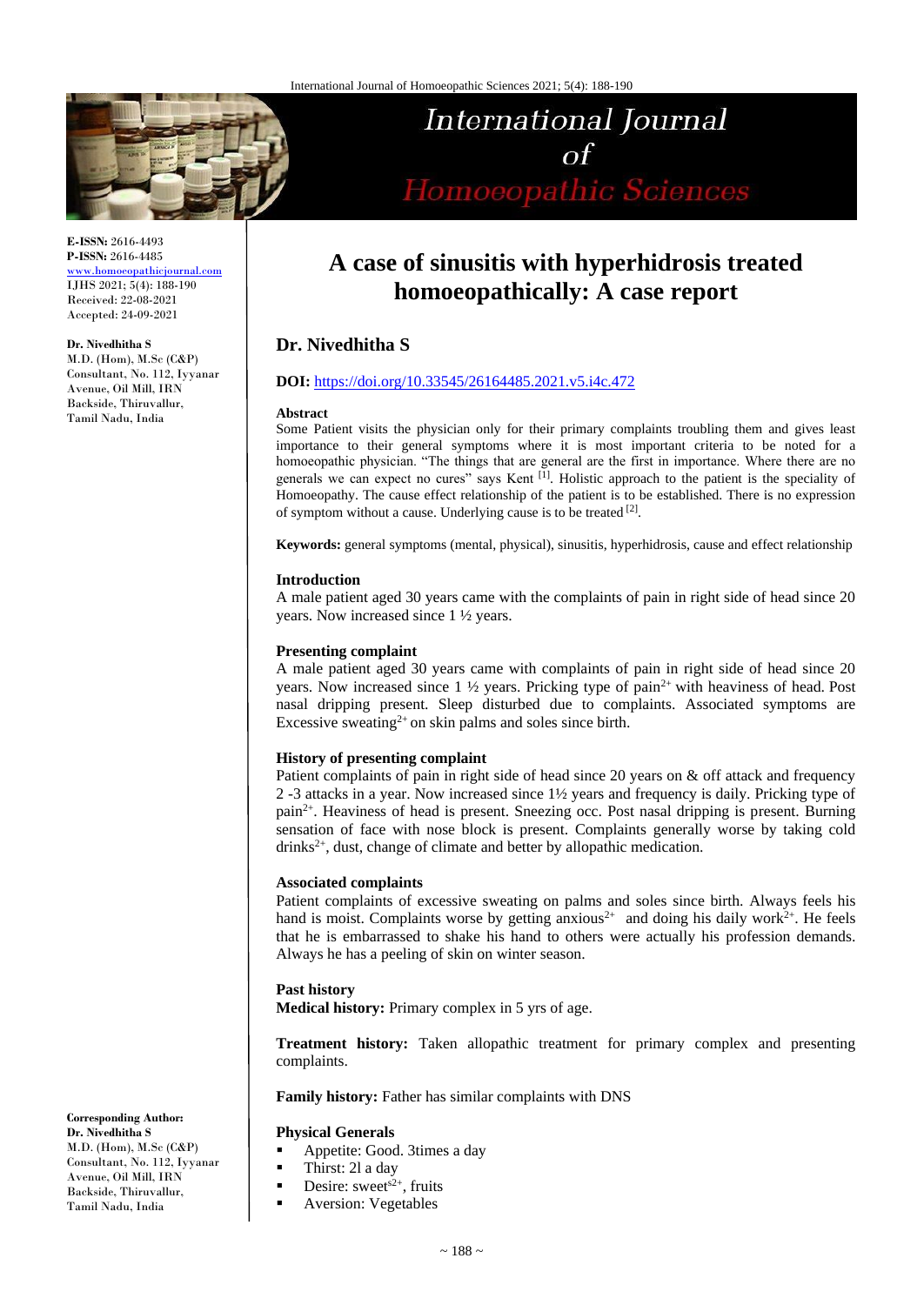- Bowels: regular. Once daily
- Bladder: 2 times/ day<br>■ Sleep: disturbed due t
- Sleep: disturbed due to complaints
- **·** Thermal state: likes summer season, doesn't want fan, likes open air, covers fully while sleeping, and takes bath in tepid water. Chilly patient.
- **•** Perspiration: profuse on hand, feet and soles

#### **Mental generals**

- Hard working
- Dyslexia
- Anxious when about to start a work
- **•** Fastidious.
- Easily gets angered when something goes wrong

#### **General physical examination**

Moderately built and well nourished. No pallor, cyanosis, clubbing, oedema, jaundice, lymphadenopathy

## **Vital signs**

| Temp.: Afebrile | RR: 18/min        |
|-----------------|-------------------|
| PR: 69/min      | BP: 120/100 mm Hg |

#### **On examination**

- Right side frontal and maxillary sinuses are tender<br>■ Nasal sentum deviated to right side
- Nasal septum deviated to right side

#### **Analysis and Evaluation of symptoms**

- Hard working
- Anxious when about to start a work
- **•** Fastidious.
- Easily gets angered when something goes wrong
- **•** Desire: sweets, fruits
- **•** Thermally: chilly patient
- $\blacksquare$  Excessive sweating on palms < anxious
- **•** Pricking pain in right side of face
- Burning sensation in face
- Post nasal dripping

| Table 1: Totality of symptoms & Repertorial totality |  |  |  |  |  |
|------------------------------------------------------|--|--|--|--|--|
|------------------------------------------------------|--|--|--|--|--|

| <b>Hardworking</b>                            | $Mind - work - desire - for mental$                                          |  |  |  |  |
|-----------------------------------------------|------------------------------------------------------------------------------|--|--|--|--|
| Dyslexia                                      | $Mind - mistakes - makes - reading$                                          |  |  |  |  |
| Anxious when about to start a work            | Mind - Anxiety - Anticipating - Engagement, an Mind - Anxiety - Anticipating |  |  |  |  |
| Fastidious                                    | Mind - Fastidious                                                            |  |  |  |  |
| Easily gets angered when something goes wrong | $Mind - Anger - Irascibility - tendency - easily$                            |  |  |  |  |
| Desire: sweets, fruits                        | Generalities – Food and drinks – Sweets – desire                             |  |  |  |  |
|                                               | Generalities – Food and drinks – Fruits – desire                             |  |  |  |  |
|                                               | Extremities - Perspiration - Hand - Palm                                     |  |  |  |  |
| Excessive sweating on palms $<$ anxious       | Perspiration - Anxiety - During                                              |  |  |  |  |
| Burning sensation in face                     | $Face - Pain - Burning$                                                      |  |  |  |  |
| Post nasal dripping                           | Nose - Dripping nose - Posterior nares                                       |  |  |  |  |

|                                                          | <b>Repertorisation Table</b> |                             |                          |        |        |       |               |               |        |              |                      |          |                     |                |                  |
|----------------------------------------------------------|------------------------------|-----------------------------|--------------------------|--------|--------|-------|---------------|---------------|--------|--------------|----------------------|----------|---------------------|----------------|------------------|
| Patient Name:                                            |                              | Reg No.:                    |                          |        |        |       |               |               |        |              | Rep Date: 06/04/2021 |          |                     |                |                  |
| Normal                                                   |                              |                             |                          |        |        |       |               |               |        |              |                      |          |                     |                |                  |
| Repertorisation                                          |                              |                             |                          |        |        |       |               |               |        |              |                      |          |                     |                |                  |
|                                                          | Ars                          | F Ac                        | Nat-m                    | Calc   | Phos   | Sulph | Sil           | Arg-n         | Carb-v | <b>V-XnN</b> | Chin                 | Sep      | Cham                | Carc           | Med              |
|                                                          |                              |                             |                          |        |        |       |               |               |        |              |                      |          |                     |                |                  |
| Totality                                                 | 1.8                          |                             | Ω.                       |        | 14     | 13    |               |               |        |              |                      |          |                     |                |                  |
| Symptoms Covered                                         | is.                          |                             | $\rightarrow$            | 6.24   | ×      | ×     | ÷             | ×             |        |              | ÷                    |          |                     | ×              |                  |
| [C] [Mind]Work:Desire for mental:                        |                              |                             |                          |        |        |       |               |               |        |              | 'n                   |          |                     | ï              |                  |
| [C] [Mind]Mistakes, makes:Reading:                       |                              | ï                           |                          | x      |        |       | ä             |               |        |              | T                    |          | ĭ                   | ı              | T.               |
| [C] [Mind]Anxiety:Anticipating:Engagement, an:           | ż                            | ä                           | $\Rightarrow$            |        |        |       | $\bar{z}$     | э             | ž      |              |                      |          |                     | ï              | a.               |
| [C] [Mind]Anxiety:Anticipating:<br>[C] [Mind]Fastidious: | ×                            | ×                           | ×.                       |        |        |       | $\mathcal{R}$ | ä             |        |              |                      |          |                     | is.            | ä.               |
| [C] [Mind]Anger, irascibility:Tendency:Easily:           | Ξ                            |                             | $\overline{\phantom{a}}$ |        |        |       |               | ×             |        | ۰            |                      |          |                     | $\overline{3}$ |                  |
| [C] [Generalities]Food and drinks:Sweets:Desires:        | ï                            | ٠                           | ĸ.                       |        | ž      |       |               | $\mathbf{1}$  |        | ٠            |                      |          |                     |                |                  |
| [C] [Generalities]Food and drinks:Fruit:Desires:         | $\mathcal{L}$                | $\mathcal{L}_{\mathcal{R}}$ |                          | $\sim$ | $\geq$ | ×.    |               | $\mathcal{L}$ | ×      |              | $\mathcal{L}$        | $\alpha$ |                     | ×              | $\alpha_{\rm c}$ |
| [C] [Extremities]Perspiration:Hand:Palm:                 | Ł                            |                             | ï                        |        | ĭ      |       |               |               | ž      |              | t                    |          |                     | $\mathbf{I}$   |                  |
| [C] [Face]Pain:Burning:                                  |                              |                             |                          | ż      | ä      | ä.    | $\mathbf x$   | ¥             |        |              |                      | x        | ž,                  |                |                  |
| [C] [Face]Pain:Prickling:                                | ×                            | 'n.                         | 'n.                      | y.     | ä      | ×     | 'n.           | ¥             | Ŧ.     | ъ            | ÷                    | Ŧ.       | ż                   |                |                  |
| [C] [Head Pain]Burning:                                  |                              | x                           | r                        | Ŧ      |        |       |               |               |        |              |                      |          |                     |                |                  |
| [C] [Nose]Dripping nose:Posterior nares:                 | z                            | 1                           | ÷                        | ż      | x      |       | ż             | ż             | ż      | t            | 1                    |          |                     |                |                  |
| [C] [Perspiration]Anxiety:During:                        |                              | $\sim$                      |                          |        |        |       |               |               |        |              |                      |          |                     |                |                  |
|                                                          | x                            |                             | $\overline{z}$           | ×      | ż      | z     |               |               | ž      | ÷            | $\mathbf x$          | x        | x                   |                |                  |
|                                                          |                              |                             |                          |        |        |       |               |               |        |              |                      |          |                     |                |                  |
|                                                          |                              |                             |                          |        |        |       |               |               |        |              |                      |          |                     |                |                  |
|                                                          |                              |                             |                          |        |        |       |               |               |        |              |                      |          |                     |                |                  |
|                                                          |                              |                             |                          |        |        |       |               |               |        |              |                      |          |                     |                |                  |
|                                                          |                              |                             |                          |        |        |       |               |               |        |              |                      |          |                     |                |                  |
| Total Symptoms: 14<br>Symptoms 1 to 14                   |                              | Remedies 1 to 15            |                          |        |        |       |               |               |        |              |                      |          | Total Remedies: 378 |                |                  |
|                                                          |                              |                             |                          |        |        |       |               |               |        |              |                      |          | page 1 of 1         |                |                  |

**Fig:** Repertoristion Table